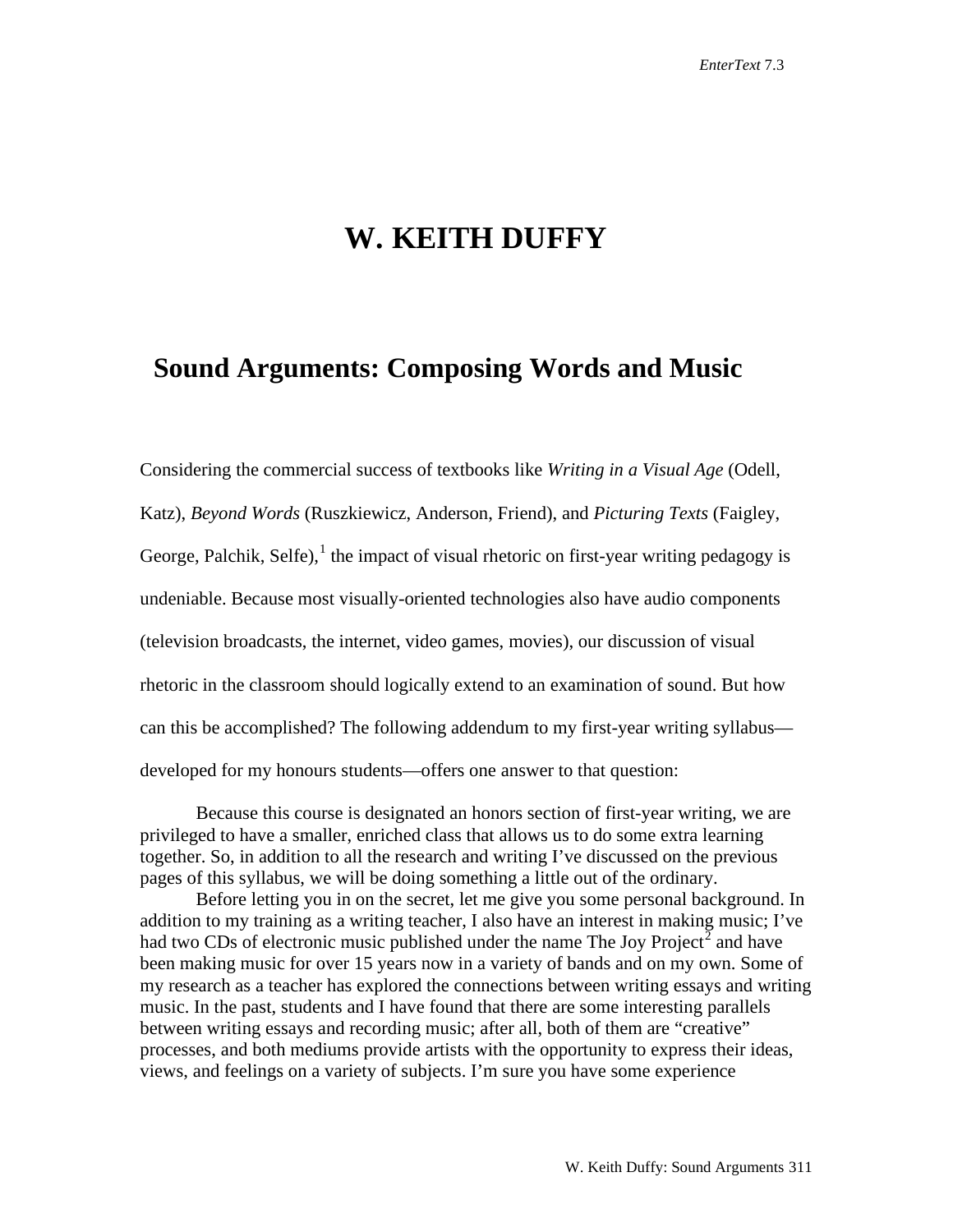composing essays already—but how would feel about doing a different kind of composing as well?

This semester I've constructed a digital recording studio space in the room right next door. It contains a microphone; a digital drum machine (that can produce about 300 different drum sounds and can be programmed or played freehand); a keyboard synthesizer (that produces about 300 distinct sounds); and a sampler (that allows you to capture pre-recorded sound from CDs or tapes, or sound through a microphone, and use that sound in many different ways). There is also a computer-based, multitrack recorder (that allows individual tracks of sound to be recorded separately and then mixed together) and a bank of "sound processors" (that can create special effects, like echoes).

Here's what I'm hoping we can do: After we work on researching, writing, and revising our essays in our regular class, we will meet in the studio next door to experiment with sound (and hopefully we will be able to record some music). Don't worry: no music-making or music-playing experience is required; all I ask is that the sounds you create must in some way be connected to the essays you are writing. For example, if you write a persuasive essay arguing that forced volunteerism as a high school graduation requirement is hypocritical or oxymoronic, in the studio you will be trying to represent those same arguments in sound. While the studio is primarily set up to create experimental electronic music, if you have an instrument you want to bring in to record, you may do that as well.

Lastly, if you think the idea of writing essays and recording music seems like a strange concoction, I believe you'll be surprised how much the two can be closely connected. As a writer and musician, I personally have discovered how much the two mirror one another (and how much one activity has taught me about the other).By asking you to engage in both of these processes, I hope you will learn how to harness the emotional and intellectual power of music (or sound) to better understand the rhetorical (or persuasive) power of a well written, well researched argument—and vice versa. Melding these two modes of expression is a challenge, but with my help in the studio, I think you will come to understand how artists might construct effective persuasive arguments on controversial issues in multiple mediums. Trust me, it'll be fun; this is a no-stress situation, but it will require your dedication and openness to the process.

Faced with this course requirement, some students immediately start looking for the exit. I'd be lying if I didn't say that even honours students initially have difficulty comprehending this cross-pollination. The rhetoric of words and the rhetoric of…sound? What could the two possibly have in common? Fortunately, once I assure everyone the only requirement is a healthy sense of exploration, most students settle in. To orient ourselves to the connections between written rhetoric and sound rhetoric, the students and I begin our experimental first-year writing class by discussing—in general terms—how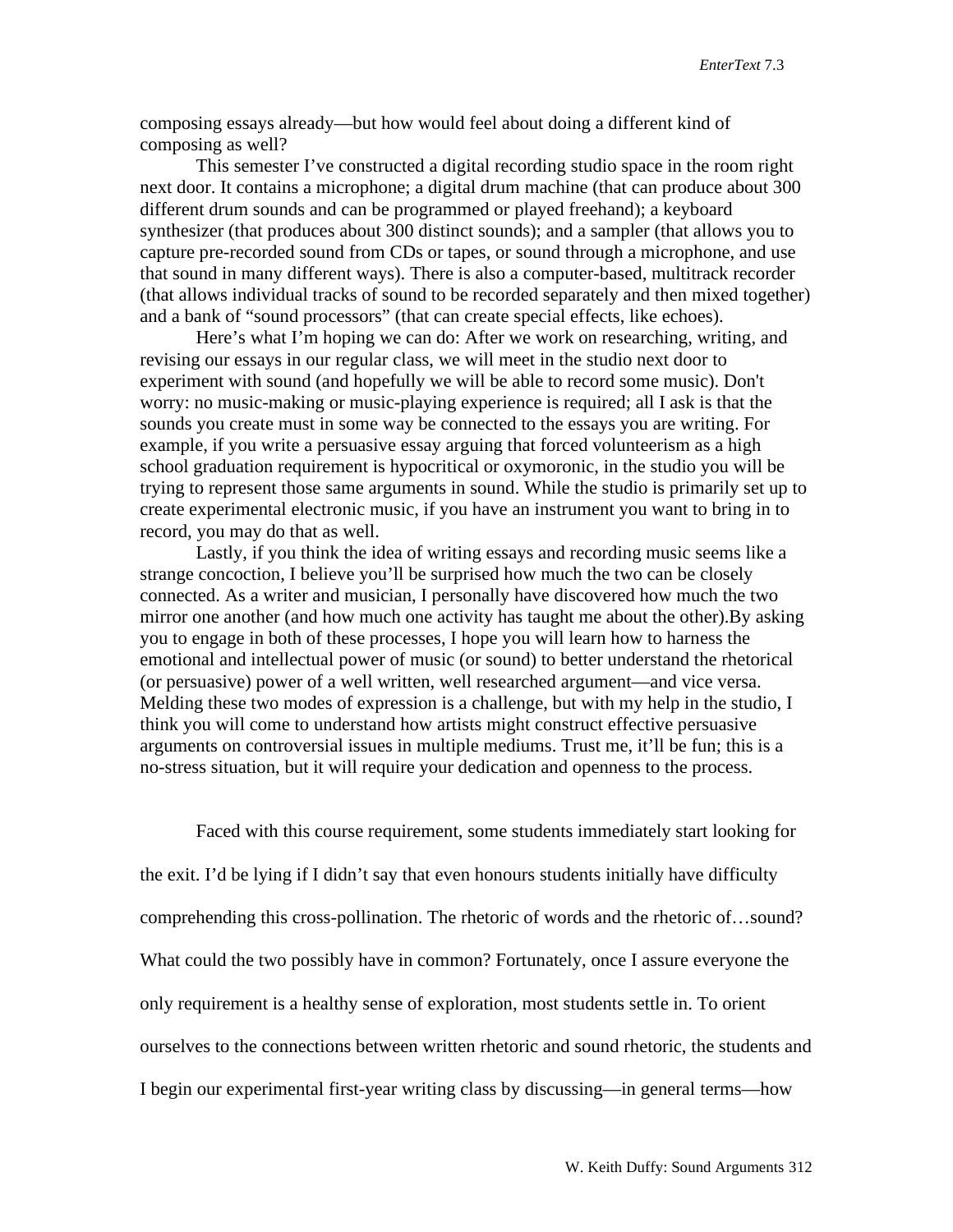rhetoric manifests itself in a multitude of forms. Using excerpts from the aforementioned textbooks, and other sources like Bronwyn Williams' *Tuned In,* [3](#page-11-0) we explore the visual, oral, textual, gestural, and aural aspects of rhetoric. Since our focus is primarily on the aural (and since students eventually create electronic musical scores that correspond to their written texts), we focus our exploration by listening to and making notes on a variety of compositions (most of them experimental) recorded by electronic artists who explicitly approach their art in rhetorical ways.

One of these artists is Terre Thaemlitz, whose recent CD release is titled "Coutre Cosmetique: Fragmented Electroacoustique Symptomatic of the Need for a Cultural Makeover." Thaemlitz is a good example of a contemporary electronic artist whose music is infused with an agenda. As a self-prescribed "transgendered, non-spiritual, socio-materialist," Thaemlitz's electronic and electroacoustic compositions tackle a variety of controversial issues, including the commodification of sex and gender, the erosive forces of capitalism, and the questionable purposes of conventions and social standards.<sup>[4](#page-11-1)</sup> At the beginning of our class, students and I also analyse the experimental recordings of John Duncan, an artist who has a long history of "transgressive research in the name of art."[5](#page-11-2) His release titled "The Crackling"—a meditation on the relationship between science and religion—is composed from digitally edited and treated segments of recordings made on location at the Stanford Linear Accelerator in California (SLAC). According to Duncan, the clattering blips and the subharmonic sinewaves (all captured with carefully placed contact microphones and manipulated digitally in post-production) represent his inquiry "into the nature of humanity's view of its place in the cosmos, in light of new discoveries about the behavior of particles. Science has become as trusted as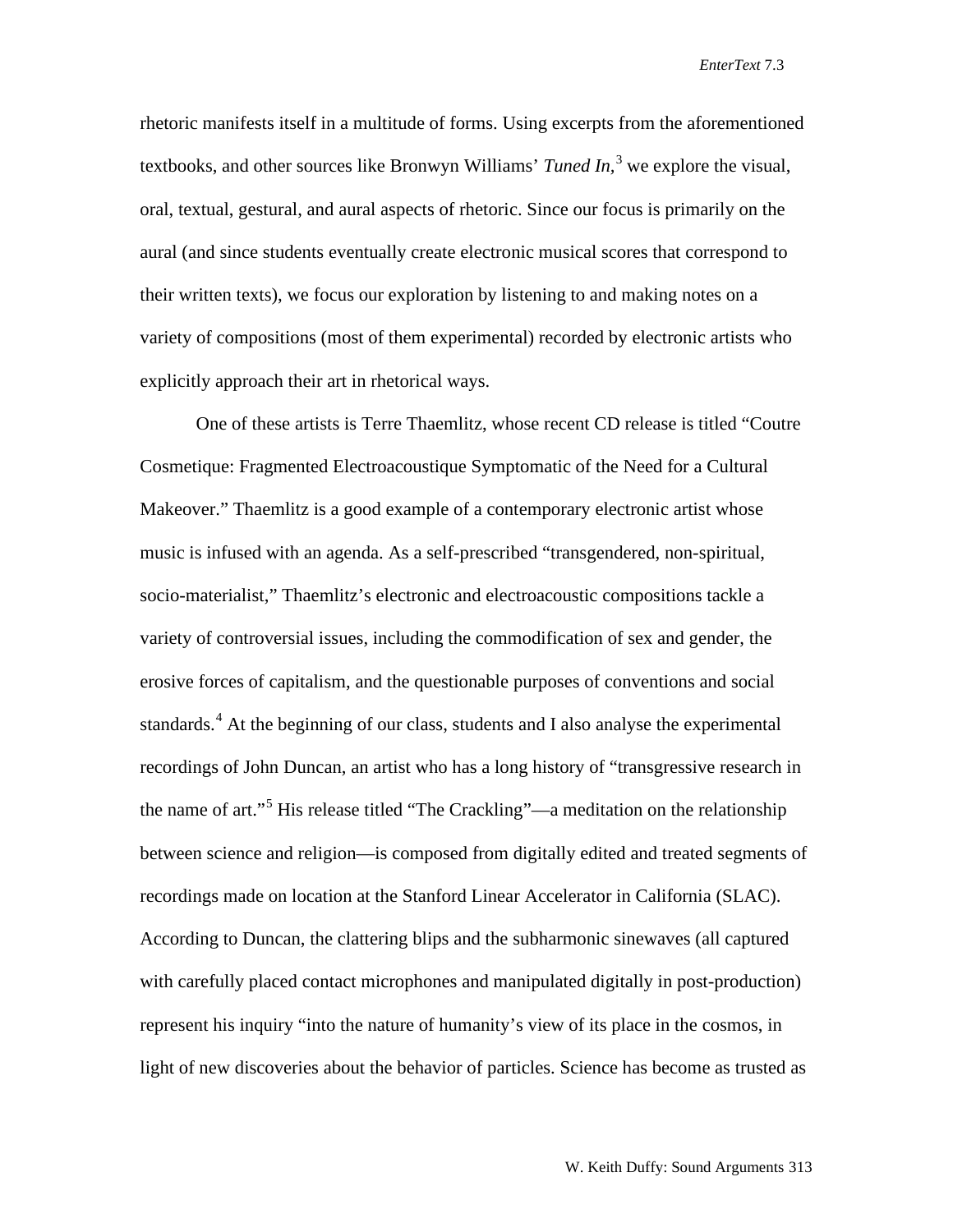a religion," says Duncan. "But putting faith in science to provide all the answers to all questions is a howling, tragic mistake."[6](#page-12-0)

Although this basic orientation to the rhetorical elements of contemporary electronic music is crucial in making the class work, the point of my pedagogy is not to simply talk or write about sound—but to MAKE it. Fortunately for me, the majority of students quickly grasp the idea of exploring the rhetoricity of both words and sound, and most of them want the keys to the recording studio post-haste. Emily, a student in my honors section of first-year writing, was one of those excited individuals. Like all others in the class, Emily initially worked at researching, writing, and revising her essays in our rather typical peer-centred, process-oriented classroom. But this is not where her process ended. After developing a solid written product, she took her ideas into the music studio and attempted to represent them in sound as well. (Note: While I understand this process may seem terribly linear, the learning objectives for this first-year writing course are set by the university—any "enrichment" work we do, such as creating musical compositions, cannot take precedence over the practice of writing traditional academic essays.)

For one piece of persuasive writing, Emily decided to investigate the subject of bilingual education. She had spent most of her life feeling underprepared for schools where the dominant spoken language was English because she had been forced to attend what she considered to be a flawed high school Spanish-English bilingual programme. As part of her written argument, Emily cited a number of problems that she experienced firsthand, including teachers who were non-native speakers and were not conversant enough in English to prepare Spanish-speaking students. She also argued that the bilingual system fuelled separatist attitudes by isolating Spanish students from their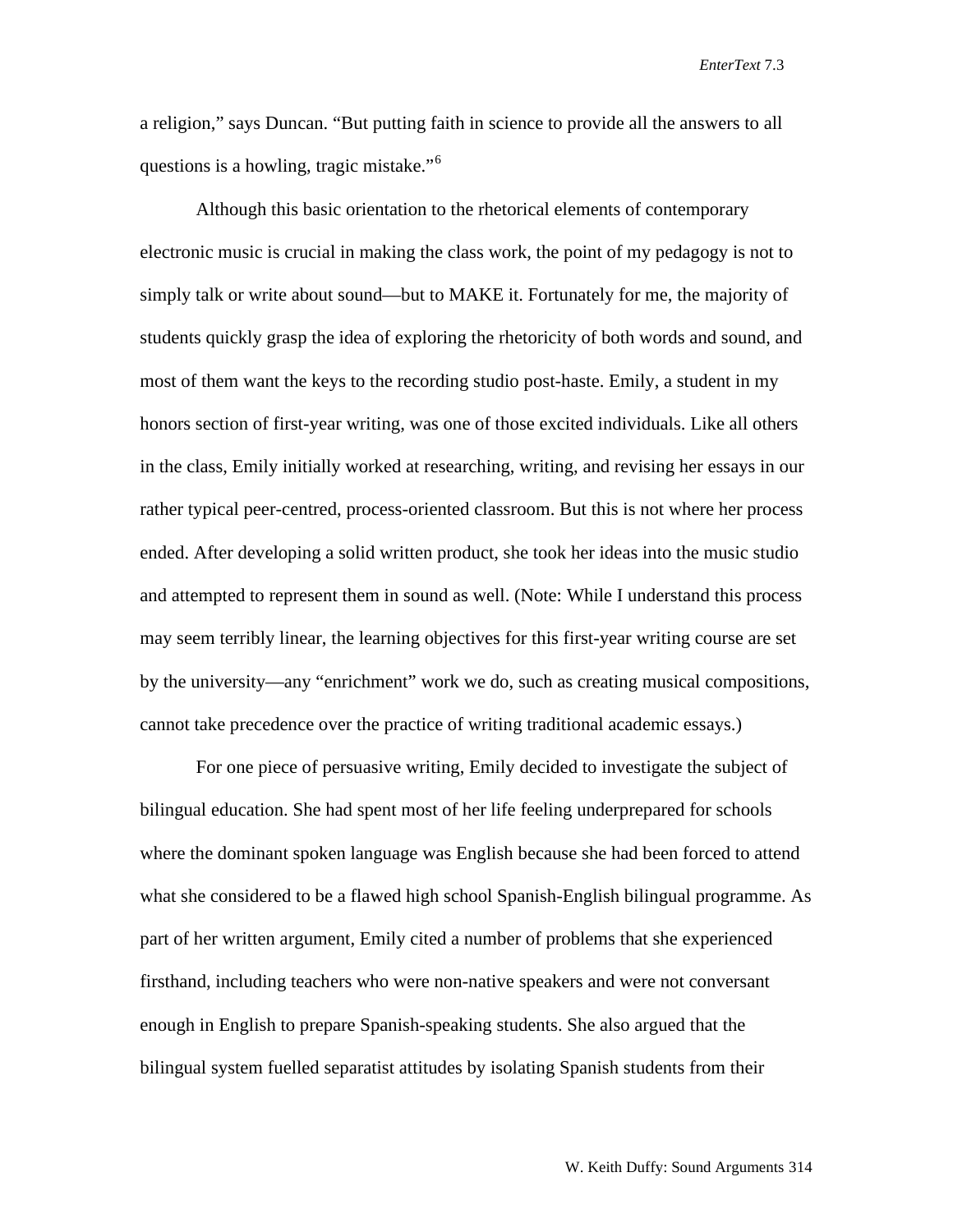English-speaking counterparts. To support her claims, Emily utilised and documented a variety of print sources, particularly a series of *New York Times* articles. In her research, she discovered that a paltry 11 per cent of teenagers who enter the ninth grade actually leave bilingual programmes successfully, while the rest do not.

Because of her personal experience, Emily felt very strongly about this issue. So, I was not surprised when she entered the recording studio with a sense of determination and an eagerness to see how her rhetoric might also be represented using sound. Like most of the students in the experimental course, Emily opted to create an abstract electronic piece, one that did not rely on traditional notation or rhythmic structures. My experience had taught me that the "open canvas," arrhythmic, atonal, aleatoric approach used by some contemporary electronic abstractionists allows room for students to experiment. Additionally, the lack of formal training in music becomes less of an issue for students when they feel free to work in an unconstrained environment where they can focus on the *ideas* that sound can represent, rather than on technique, chord arrangements, or time signatures. Those few who do possess some musical training are more than welcome to use that knowledge in creating their compositions; but those who lack such an education can have an equal chance at creating some stunning pieces.

Sitting down with me in the digital recording studio to begin her session, Emily unfurled the paper bag she had brought with her. Inside was a handful of English-Spanish language cassette tapes she had unearthed in the school library; for her, these tapes represented the complexity of her feelings about having attended a bilingual educational programme. She explained that she wanted to sample-and-cut the English and Spanish voices on the tapes at alternating speeds, while morphing the sounds through the sampler.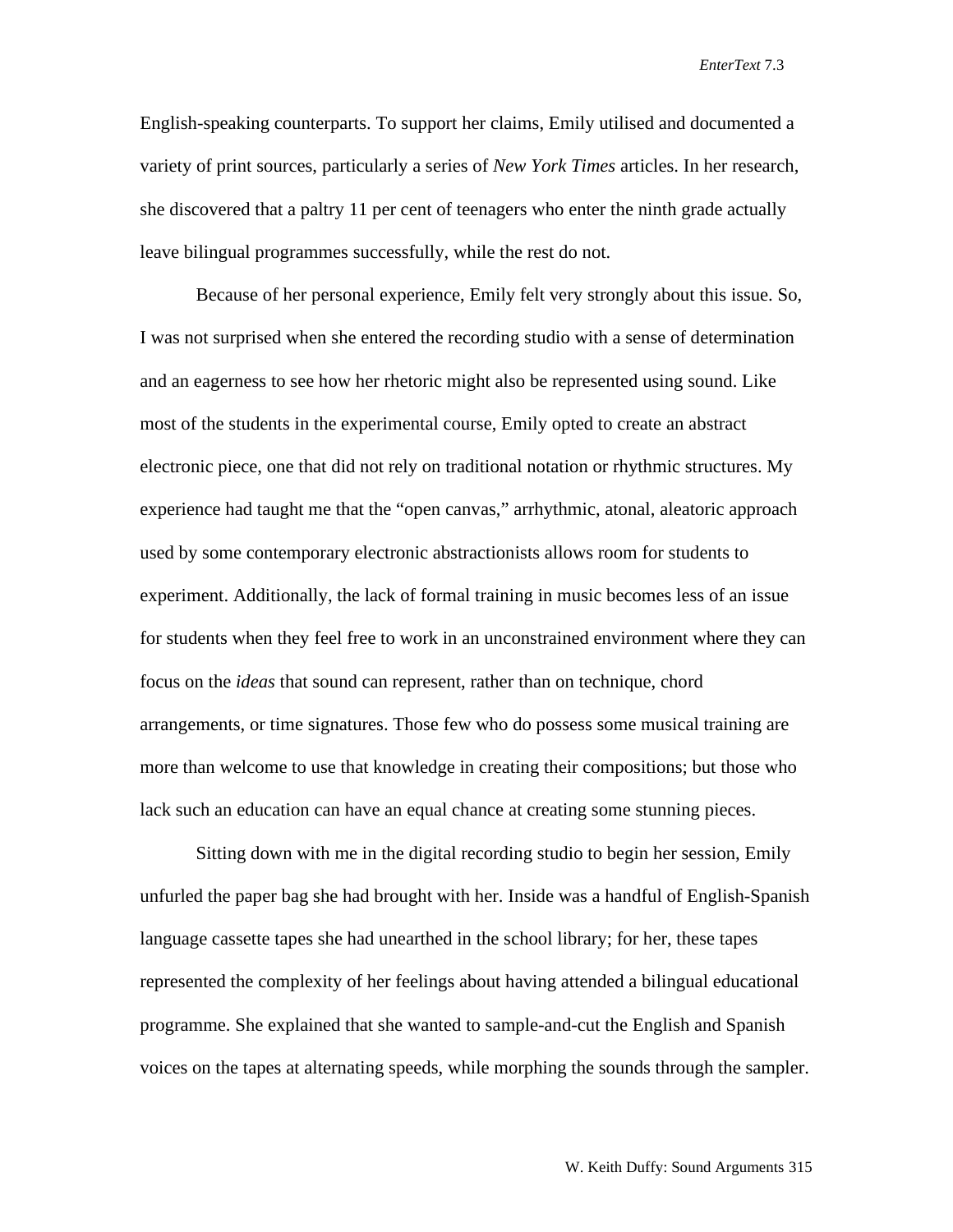After a basic orientation to the studio equipment and a few sessions of grubbing around (which, I've noticed with most students, often mimics the prewriting stage in written composition), Emily decided to begin her short, three-minute composition with a tiny wisp of white noise which steadily increases in volume over the duration of the composition and eventually becomes an overwhelming roar. To me, it sounded like an alien wind blowing through space—or across an inhospitable landscape. She argued this menacing sound represented how she and her peers felt when first introduced to the U.S. educational system—she was lost in a vast, faceless institutional system. As the hissing sound grows incrementally louder, chopped fragments and slivers of people talking are slowly introduced onto the canvas. Nanoseconds in length, the fragments are purposefully not sustained enough for the listener to understand complete words or phrases; the voices are meaningless. In fact, it is difficult, at first, to distinguish whether the voices are speaking in any identifiable language; in such a shortened clip, simply identifying them as human voices is a challenge. She achieved this effect by using granular synthesis software on the computer which allows the composer to sample any piece of prerecorded material and reduce it to microscopic pieces and rearrange it with the click of a mouse.

Stuttering along at a steady clip, the fragmented voices grow incrementally louder, and they also grow more sustained so that a few isolated words can be understood at random. Although they are almost imperceptible, English and Spanish voices shrouded in a delayed echo effect—suddenly rise from the chatter, creating a nonsense of words and sentences. She claimed this jumbled mixture of vocal sounds represented the confusion she felt having to navigate an educational system that kept her mired in one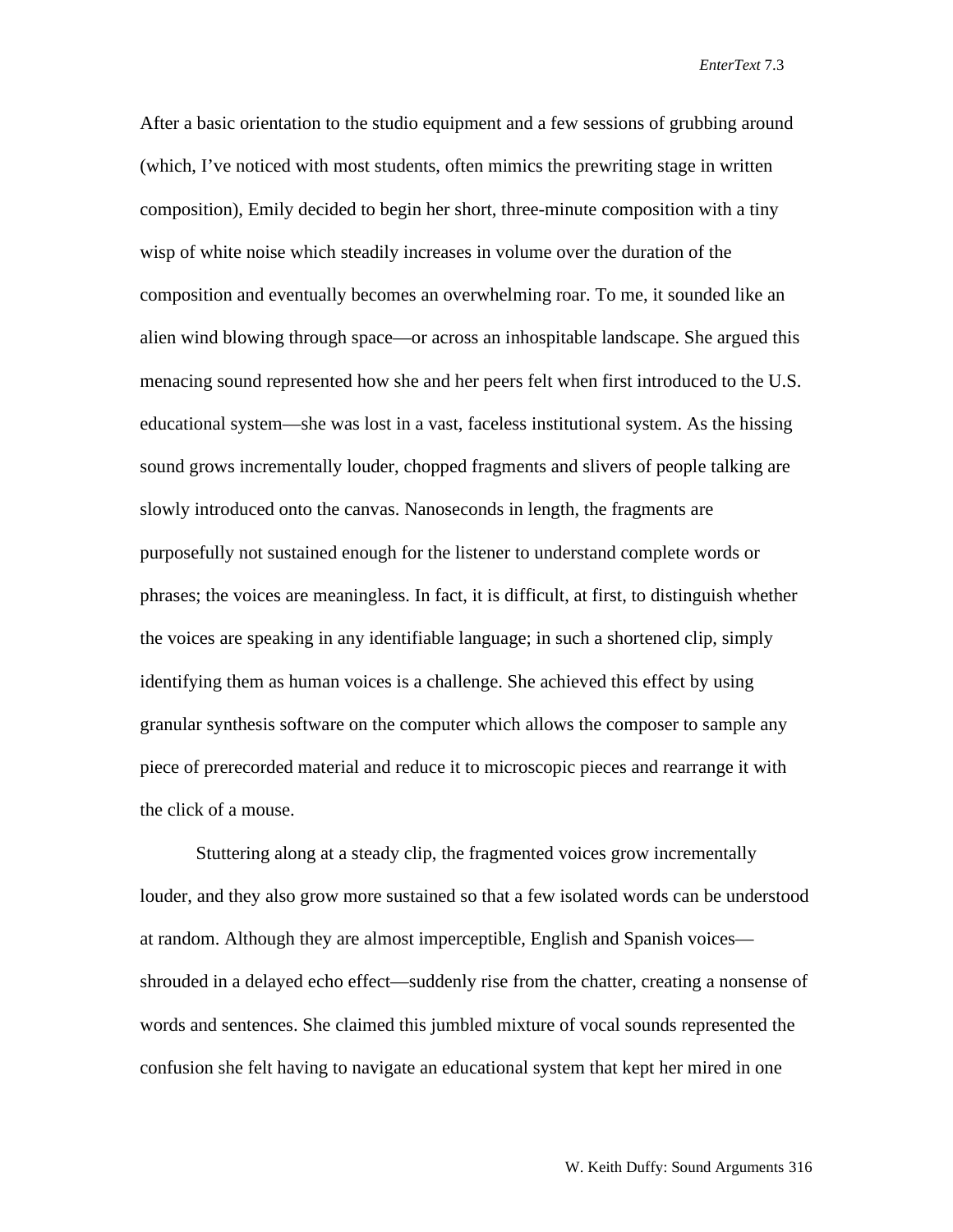language, while claiming to give her access to the language of power. Next, she added a factory-like grinding noise (representing the idea of a monolithic educational institution) and more sustained voices, and she slowly increased the volume of all the elements to the point of digital distortion. The composition, which took five one-hour sessions to complete, comes to a halting close just as it threatens to push the listener to the brink of physical pain. This chaotic, shrieking musical composition shares the same title as her written essay: "A Superfluous System." (Example 1).

In one sense, Emily managed to achieve something remarkable. She took her well-crafted, carefully researched written argument and translated it into sound. Emily claimed that her abstract musical composition represented her arguments against bilingual education as it is typically practised in the United States. On the other hand, it is important to note that her musical score is considerably less nuanced than her written essay: her experimental musical piece cannot possibly incorporate opponents' viewpoints; nor can it cite authorities on this issue as support. The very immediacy of sound as a medium required Emily to reduce her argument down to basic (maybe even strictly pathetic) elements; students are often quick to point out this and other material differences between the two mediums. However, students also note that their audio compositions sometimes have an advantage in capturing a more emotional, personal, and immediate response to various issues than their written essays.

As I've detailed in other articles,<sup>[7](#page-12-1)</sup> a number of interesting and useful conversations arise from these parallel activities. For example, students are often surprised at the similarities of citing sources in a written text and sampling / manipulating pre-recorded audio sources for use in a musical composition (such as Emily's use of the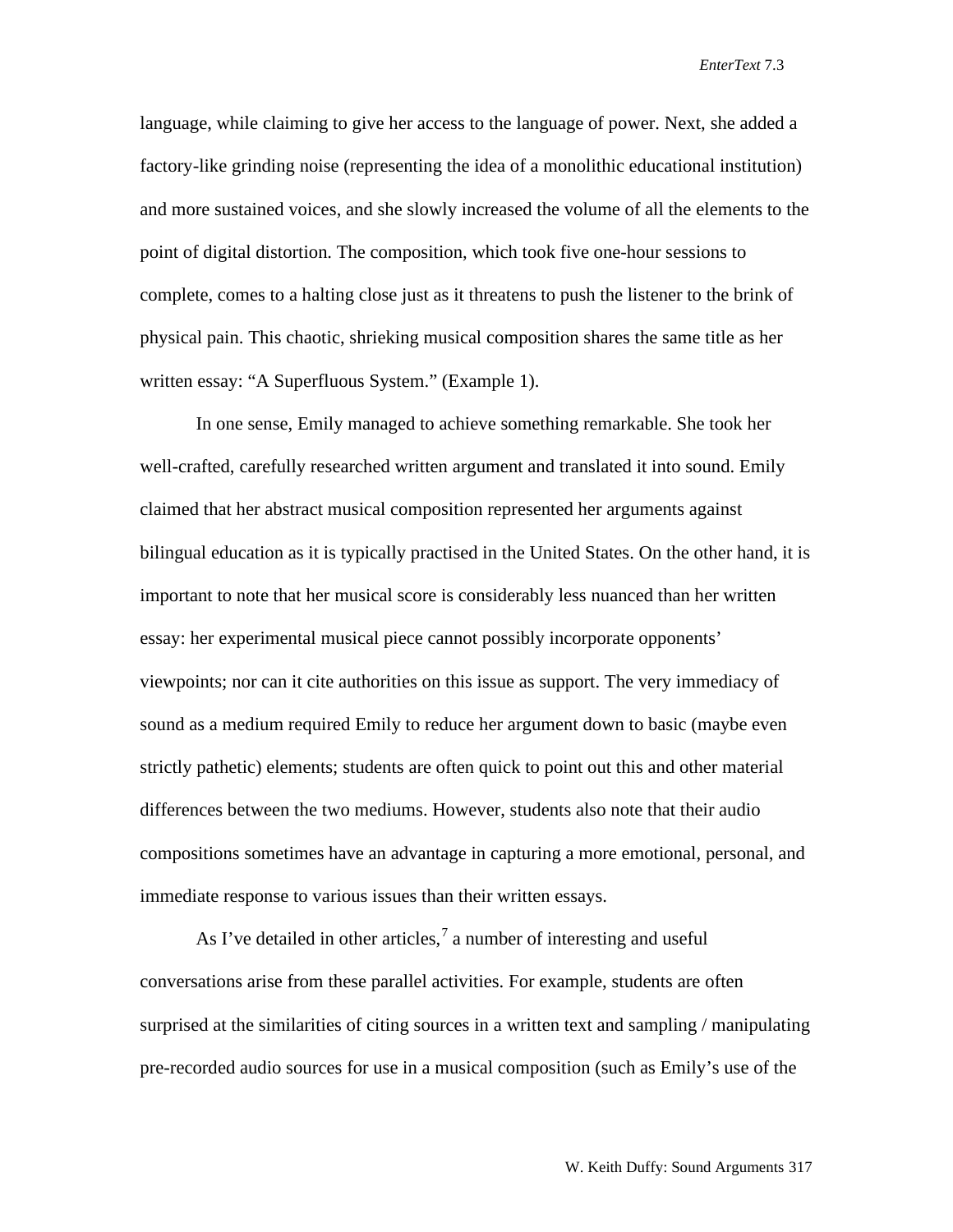English-Spanish language tapes). Referencing sources in either instance requires a certain finesse if the cited or sampled material is to fit smoothly within the composition; issues of fair use, documentation and copyright permission, and the vagaries of misrepresentation are relevant in both situations; citing written sources and sampling audio sources equally highlight the complexity of building directly upon the pre-existing work of other scholars and artists.

Beyond the realm of sampling, I've noticed that the recursive creative processes students naturally use while composing music are strikingly similar to the processes they utilise while writing their essays; all nonlinear stages of the writing process—from prewriting to publication (when we create a compilation CD at semester's end)—are present in the recording studio as well as the writing classroom. Similarly, students and I discuss the effects a written or musical composition may equally have on an audience. Technical and stylistic issues also extend into both kinds of composing: students discover how the length and organisation of a written or musical composition should relate to its purpose; how themes or theses in written texts are similar to musical motifs or particular repeating sounds in music; how the effects of punctuation, like exclamation-marks or commas, can be accomplished by using silence or suddenly increasing volume in a musical piece. Additionally, the technology driving both word processing and sound processing have almost identical user interfaces that students tend to grasp quickly. These include: functions to create new documents, edit existing documents, and import elements from external sources. Both also have "special effects" options. In word processing, there are "visual effects" like numerous types and sizes of fonts, as well as typeface effects (bold, italics, shadow, outline, animation); in music processing, there are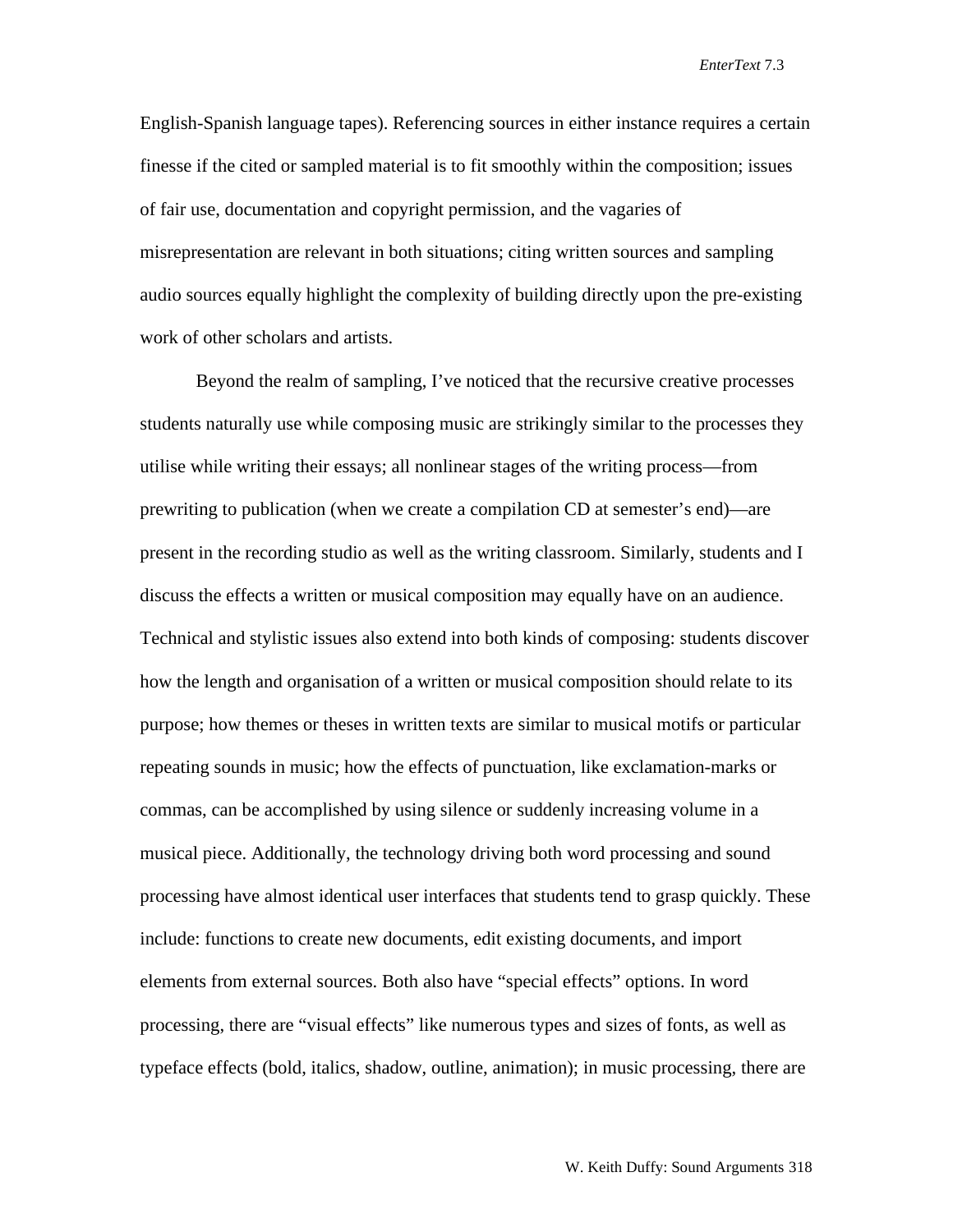many "sound effects" options (reverb, echo, phasing, reversing, pitchshifting, and harmonizing). In both kinds of compositions, students discover how such effects might be used for rhetorical purposes.

As you can see, similarities between both mediums are so numerous that a comprehensive discussion is nearly impossible. Generally speaking, I prefer not to hold prescribed discussions with students about these theoretical and practical connections when we are in the recording studio together. This way, I hope the student experiences the studio as not simply an extension of the academic writing classroom (which is often steeped in a student-teacher hierarchy), but as an almost sacred place of relatively pure experimentation. Accordingly, there is one facet of this pedagogy I've tended to downplay in the articles I've written on this topic, and I'd like to correct it. To be honest, the most powerful effect of this pedagogy has been the fun-factor. After teaching writing at the secondary and post-secondary levels for over a dozen years, I have honestly to admit that my classroom gets a little stale from time to time—this is a perennial challenge for us all. Being able to reinvent my writing classroom by immersing students in the rhetorical aspects of sound—and by spending hours with them as they discover this new "compositional space" in the recording studio—has been a great boon to me professionally. Certainly, learning is a serious endeavour, but having fun is equally serious. Upon reflection, I realised that my classroom had been lacking a lighthearted spirit of exploration that it once possessed, and this pedagogy has changed that.

Students are not shy about admitting their sense of fulfilment and enjoyment, and their musical compositions often reflect those feelings. As my syllabus above states, writing students are supposed to connect their musical compositions rhetorically to their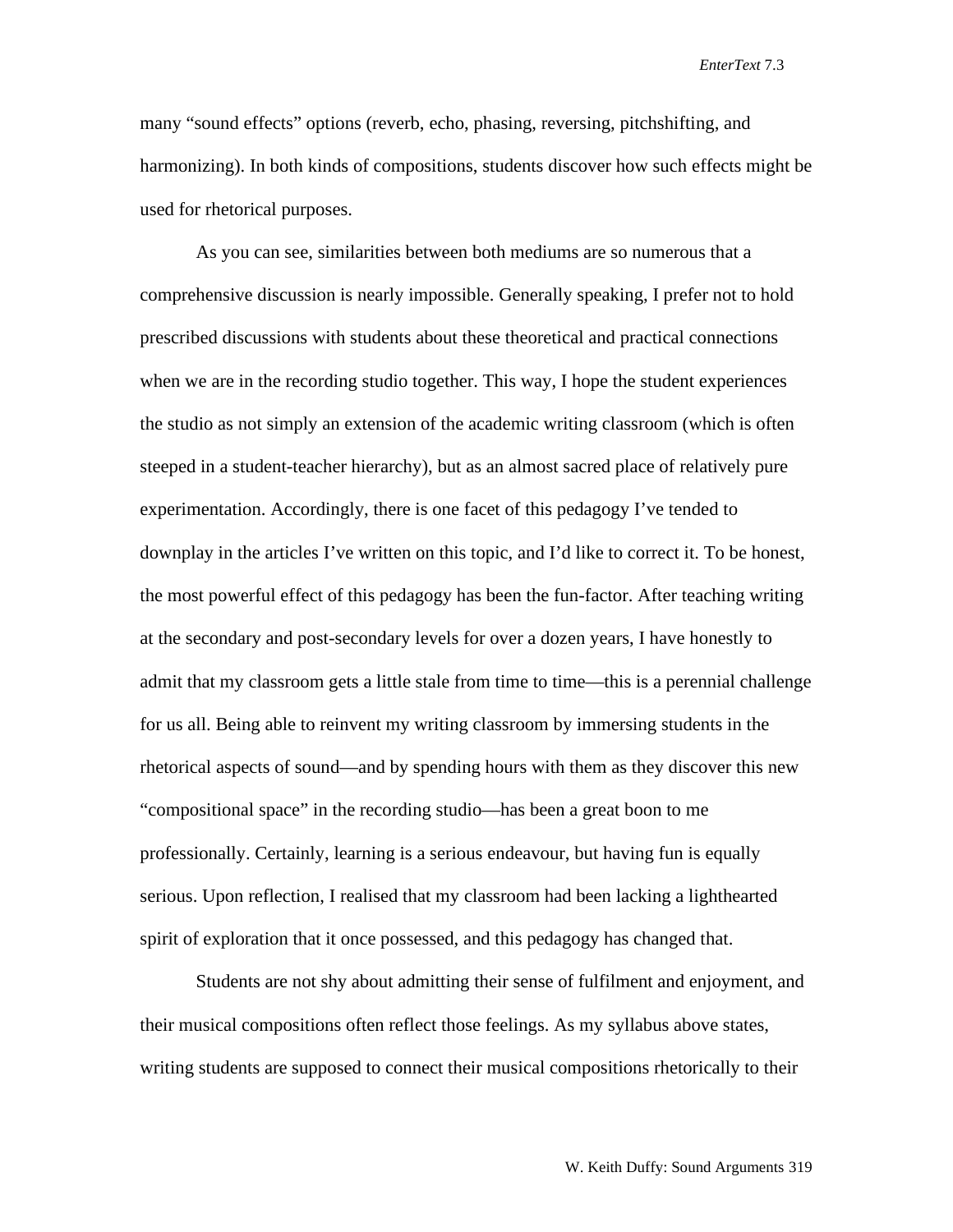essays in some fashion. On occasion they purposefully bend that rule in their desire to explore the world of sound, and the "essay-music connection" can be tentative at best. In one case, three students—Lisa, Jessica, and John—decided to co-author a musical composition called "Walking on Water in Two Notes." (Example 2) This composition was tangentially connected to an essay written by only one of the students, Lisa. Her written essay, titled "Taking Attendance," examined the pros and cons of mandatory attendance policies in college courses. I allowed this musical collaboration because I thought the chemistry between the three students in the studio might make for an interesting product. Deciding to "co-author" a musical piece was a bold move on their parts; although I may be stating the obvious, these students encountered many of the same challenges and complexities that also accompany the co-authoring of written texts. They had to navigate differences in voice, overall style, opinions, personal musical preferences, and even schedules. Additionally, since only Lisa had completed actual research on the topic of mandatory attendance policies in college, she needed to act as a guide for the other two students in the studio by teaching them what she had learned about the topic—and having, ultimately, to articulate her ambivalence about the issue. In her essay, Lisa contended that college students were often caught somewhere between childhood and adulthood and that some, but not all, needed the motivation that attendance policies could provide. At the same time, she concluded that such policies could seem condescending to students who were indeed self-starters. For research, she examined the rationale for attendance policies that were enforced on different college campuses around the country and compared policies enacted by a number of her own professors. After Lisa shared her research and perspective with her peers, the trio's conversation turned to the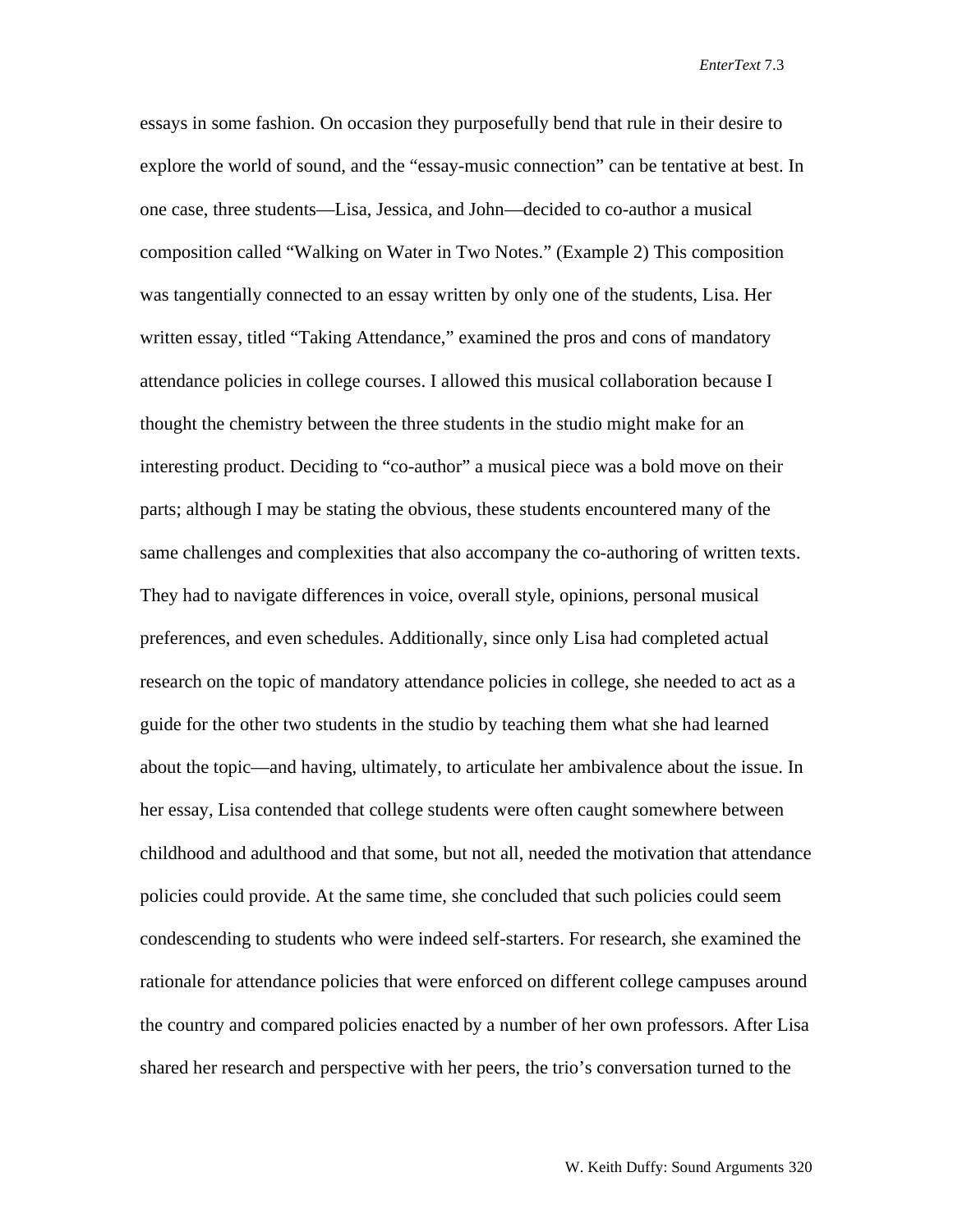broader topic of stress in college—how prevalent it was, how students dealt with stress, and the overall seriousness that seemed to characterise their college-level learning. As a group, they lamented the loss of the fun which learning used to provide when they were younger, and they wondered aloud what had happened to that lighthearted sense of exploration.

<span id="page-10-1"></span><span id="page-10-0"></span>Discovering this shared sentiment, they decided to begin recording their musical composition. The mood in the studio was very receptive, and the group managed well as they explored various sounds and effects—collectively and individually. The energy between them—and the spirit of invention—is apparent in the funny, quirky, and lively composition itself, which took three one-hour sessions to complete. The bubbling, syncopated keyboard sound (which they claimed represented the hectic, fractured feeling that punctuated their lives as college students) is peppered with irreverent vocalisations (some of which were planned and others improvised), and the herky-jerky nature of the piece is playfully off-kilter. The menacing, robotic "voice of authority" which tells listeners to "study more," "study harder," and "study all night," is undercut by the overall jovial quality of the piece. In a reflective essay students wrote at the end of the course, they admitted that their time in the studio was an opportunity to shed temporarily the burden of tests and midterm projects and to try and rediscover the fun of learning—while also meditating on their ambivalence towards mandatory attendance policies in college classes. All of them said they were feeling particularly overwhelmed at being college students during the recording sessions, and that their time composing together was a healthy way to commiserate and let off steam. Again, having fun is a serious business,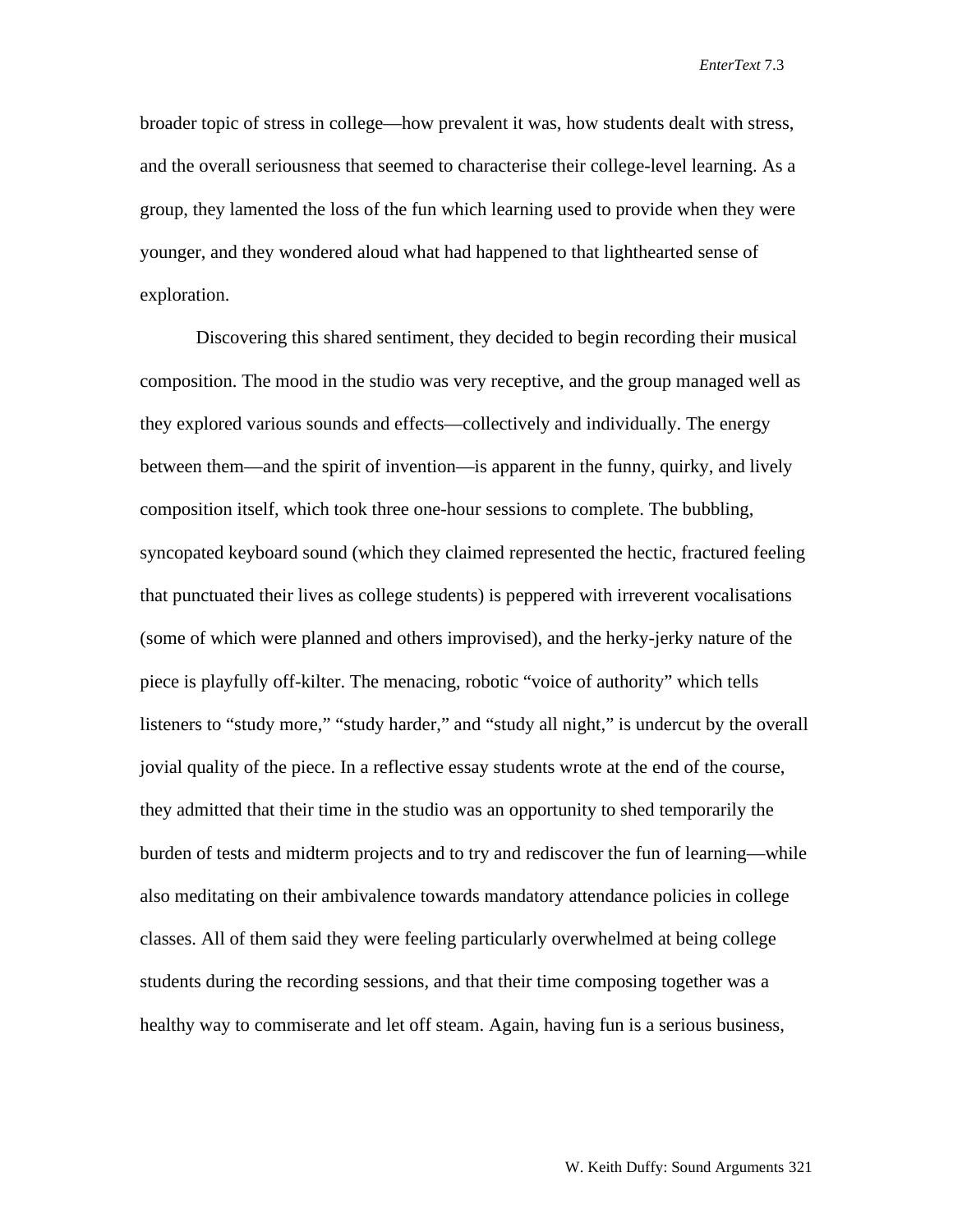and Lisa, Jessica, and John managed to have fun, express themselves, and learn something about rhetoric at the same time.

<span id="page-11-2"></span><span id="page-11-1"></span><span id="page-11-0"></span>While almost every one of my students has responded positively to this pedagogical experiment, the same cannot be said for all of my colleagues. While I have heartily enjoyed implementing this pedagogy, I am compelled, as a professional, to offer two caveats to any writing teachers—especially untenured ones—who might try to reproduce it. On several occasions over the last three years, a number of my peers have been critical, rightly or wrongly, of my pedagogical explorations. First, I've been reminded that any claims I make regarding student success are strictly anecdotal. This is true; I've not conducted a quantitative or qualitative study regarding the work students complete in the writing classroom and the recording studio. Although this pedagogy is still in its tentative, formative stages, I suspect such a study—especially focusing on the attitudes and perceptions of first-year writers engaged in this enterprise—would prove useful and interesting. I think future research into this area would be beneficial. A second caveat involves the hoary tenet of "publish or perish." As a writing professional who is interested in the rhetoricity of electronic music and its production, I've listed my own original music (published by a variety of record labels on CD and distributed to national record franchises and online venues) as evidence of "publishing activity" on my professional dossier. Unfortunately, I've been reminded by tenure committees (at more than one university where I've been employed) that this creative work lacks scholarly relevance to the field of rhetoric and writing and that such works are unlikely to have significant impact regarding tenure. The privileging of traditional written texts over alternative forms of scholarship and the simplistic, binary thinking that drives the